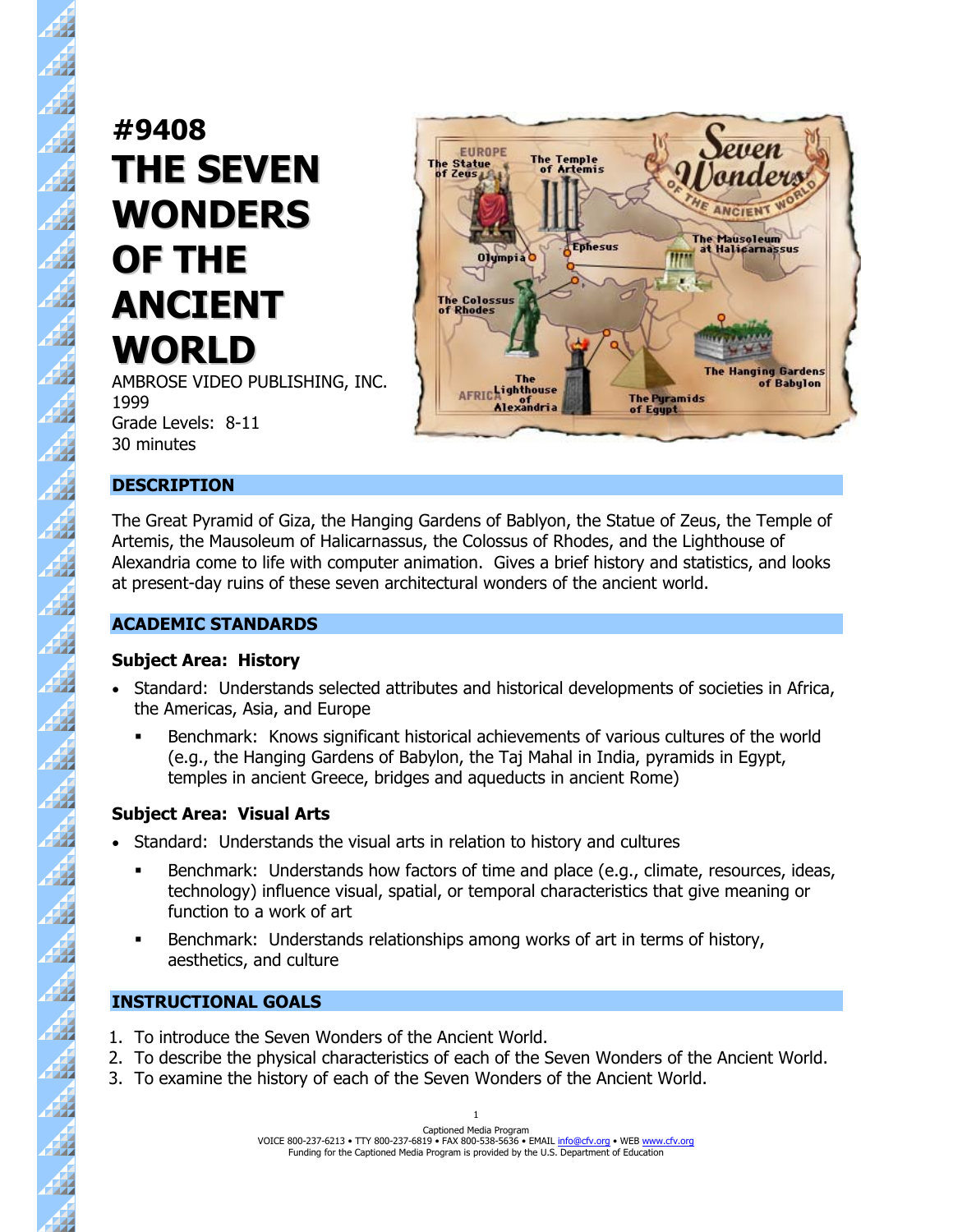#### **BEFORE SHOWING**

44

 $\overline{A}$ 

Á

 $\overline{\mathbf{A}}$ 

4

44

47

d

47

4

 $\overline{\mathbf{A}}$ 

 $\overline{A}$ 

44

44

- 1. What are the Seven Wonders of the Ancient World?
- 2. Where are these Seven Wonders located?

#### **AFTER SHOWING**

#### **Discussion Items and Questions**

- 1. Describe the Great Pyramid of Giza and for what purpose was it built.
- 2. Describe the Hanging Gardens of Babylon and for what purpose were they built.
- 3. Describe the Statue of Zeus at Olympia and for what purpose was it built.
- 4. Describe the Temple of Artemis (Diana) at Ephesus and for what purpose was it built.
- 5. Describe the Mausoleum at Halicarnassus and for what purpose was it built.
- 6. Describe the Colossus of Rhodes and for what purpose was it built.
- 7. Describe the Lighthouse of Alexandria (or Pharos) and for what purpose was it built.

#### **Applications and Activities**

- 1. Research and write a brief report on each of the Seven Wonders of the World.
- 2. Pick one of the Seven Wonders of the World and create a story using materials of your choice.
- 3. Draw one of the Seven Wonders of the World, using proportionally scaled measurements.
- 4. Pick one of the Seven Wonders of the World and imagine you are helping to build it. What and how many materials are needed? Use ancient "technology."

## **SUMMARY**



**The Great Pyramid of Giza** was built by Khufu (Cheops), 2<sup>nd</sup> pharaoh of the  $4<sup>th</sup>$  Dynasty, around the year 2560 to serve as his tomb. It was built over a 20-year period by 100,000 seasonal workers, not by slaves. It contains two million blocks of limestone, each over two tons. It is supposed that the stones were pulled or pushed up a slippery mud-covered sand ramp and levered into place. The 13 acres it covers could accommodate St. Peter's, the cathedrals of Florence and Milan, and St. Paul's and Westminster Abbey combined. It was 481

feet high. Over time, it has lost 30 feet off of the top. It was the tallest structure in the world for over 43 centuries. Inside are corridors and galleries. The pharaoh's chamber is at the pyramid's heart. Stones fit so tightly that a card will not fit between them.



**The Hanging Gardens of Babylon** were supposedly built in the  $6<sup>th</sup>$  century BC by King Nebuchadnezzar for his Median wife, Amytis. Little of what is known about them comes from Greek historians and the writings of Strabo and Philo of Byzantium. Located on the east bank of the Euphrates River about 30 miles south of Bagdad, Iraq, they cover about 10,000 square feet and were around 80 feet high.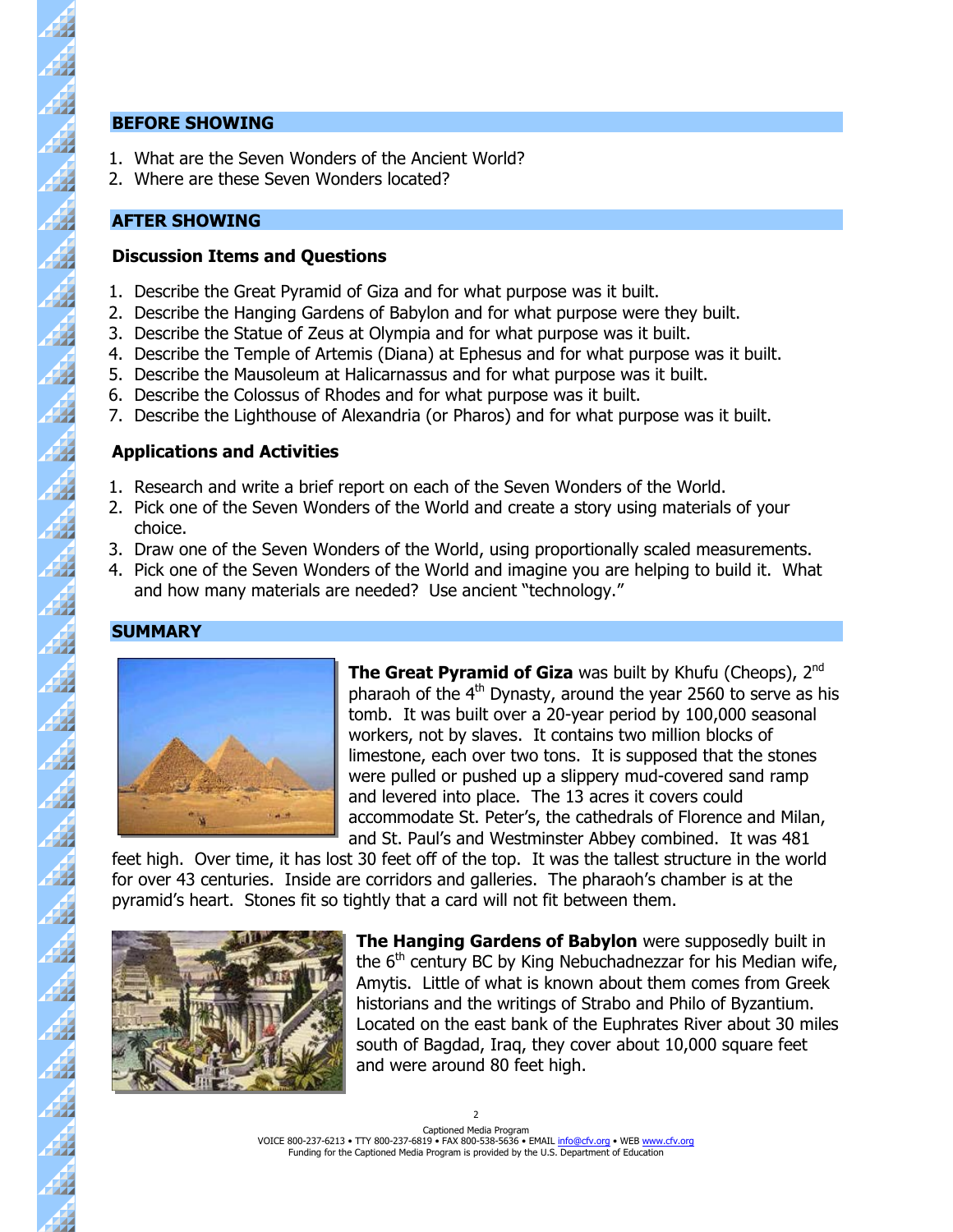

**The Statue of Zeus at Olympia** was designed by the architect Libon and built about 450 BCE. The Athenian sculptor Phidias created the statue over a wood frame. In the  $1<sup>st</sup>$  century CE, the Emperor Caligula tried to move it to Rome, but failed when the scaffolding collapsed. After the Olympic Games in 391, it was ordered closed by the Byzantine Emperor Theodosius as a pagan site. It was destroyed by fire in 462. The statue was 20 feet wide at the base and stood 40 feet high.

**The Temple of Artemis (Diana) at Ephesus** was built around 550 BCE f marble. It was sponsored by the Lydian King Croesus and designed by the Greek Chersiphron. It was 430 feet long and 60 feet tall. Bronze statues were by the major artists of the time including Phidias. It was a marketplace and religious institution. Kings and commoners who visited from as far as India left gifts to the goddess, some of which have now been unearthed. It was burned by a single man in 356 BCE and destroyed by the Goths in 262. It was torn down in 401 CE by St. John Chrysostom.





**The Mausoleum at Halicarnassus** was built around 350 BCE by Artemisia, the wife and sister, of Mausolus, ruler over Caria. Caria was far from the Persian Empire's capital and Mausolus was virtually unknown except for his Mausoleum. It had 102 feet sides and was 140 feet tall. It stood for 16 centuries in good condition until an earthquake damaged it. In the 1400s, the Knights of St. John of Malta invaded the region and used the mausoleum stones to build a castle. Today, their castle remains at Bodrum, southwestern Turkey, where polished stones and marble blocks can be seen within its walls.

**The Colossus of Rhodes** was erected as a statue of the Rhodesians' sun god, Helios. In attempt to break up the commercial alliance of the Greek island of Rhodes and Egypt, Macedonians besieged the capital in 305 BCE. The statue was finished in 282 and stood until the earthquake of 226. It was broken at its weakest point—the knee. Ptolemy III offered to rebuild it, but an oracle was consulted and forbade it. Arabs sold its remains in 654 CE. It was cast in bronze by the sculptor Charles of Lindos and fortified with stone and iron. It stood 110 feet high.